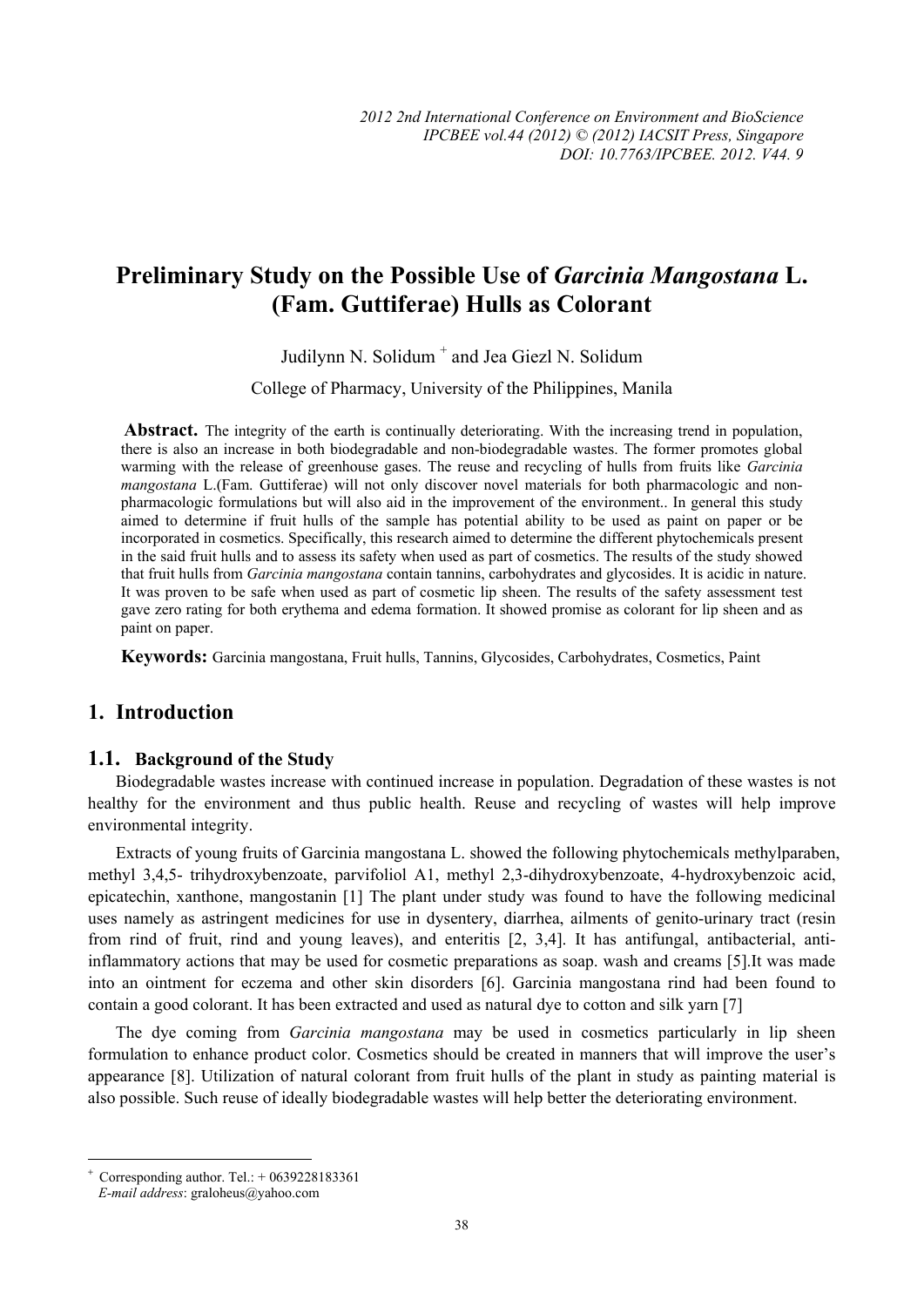#### **1.2. Objectives**

In general this study aimed to determine if fruit hulls of *Garcinia mangostana* has potential ability to be used as paint on paper or be incorporated in cosmetics. Specifically, this research aimed to determine the different phytochemicals present in fruit hulls of *Garcinia mangostana* . Also it aimed to assess its safety when used as part of cosmetics.

#### **1.3. Scope and Limitation**

In this study only dried mature fruit hulls were used. Both aqueous and ethanolic extracts were used for the phytochemical screening. Qualitative chemical analysis was used. Only the aqueous extract was used as colorant. Only safety assessment for cosmetics of the extract was performed.

#### **1.4. Significance of the study**

The utilization of fruit hulls of *Garcinia mangostana* Linn will help lessen biodegradable wastes in the environment. Its reuse or recycling will aid in the halting of the release of greenhouse gases. At the same time if the dye present in the material may be used as part of lipstick cosmetic or paint on paper, waste materials as this will find better use. Natural colorant especially from less expensive hulls from a fruit with a wide range of medicinal properties is hoped to be welcomed by Pharmaceutical and cosmetic industries It is hoped that this study will catalyze other similar studies to help improve the environment and discover novel materials which may prove to be more cost effective than what is existing in the market. Also government agencies related to the topic as Food and Drug Authority and Department of Agriculture may draw on the result of this study for further refinement of the use of this fruit.

## **2. 2. Methodology**

#### **2.1. Research Design**

This study employed descriptive, exploratory and experimental design. Phytochemical screening of the fruit hulls were performed with chemical standards. Cosmetic safety was assessed using guinea pigs. The ability of fruit hull extract as colorant was explored and described.

## **2.2. Locale of the Study**

The collection of the samples was done in Manila, Philippines. The samples were prepared, stored and chemically tested at the University of the Philippines, Manila. Cosmetic safety was performed at Cavite, Philippines.

#### **2.3. Sample Preparation**

The fruit hulls were taken. These were washed with running water for ten minutes, damped with a clean cloth, oven dried and comminuted. Twenty percent aqueous and thirty percent ethanolic extracts were used for the phytochemical tests. Fifty grams of the fruit hulls were macerated overnight in two hundred milliliters of distilled water. The mixture with 15%w/v citric acid, was heated to 80 C [7] until syrupy consistency was reached.

#### **2.4. Phytochemical Screening**

The acidity and different components tannins, glycosides, reducing substances, alkaloids, plant acids, saponins, proteins, mucins, flavonoids,of the test sample were analyzed following the phytochemical tests from the Plant Chemistry Manual of the Department of Pharmaceutical Chemistry Faculty, 2008 [9]

#### **2.5. Safety Assessment Test**

For the evaluation of the safety of the aqueous extract from the fruit hulls of *Garcinia mangostana,* the skin patch and scratch tests were performed using male and female guinea pigs from 24 to 72 hour observation periods [10]. The scoring criteria for the evaluation of skin reactions are given in Table 1 below.

## **2.6. Colorant Use**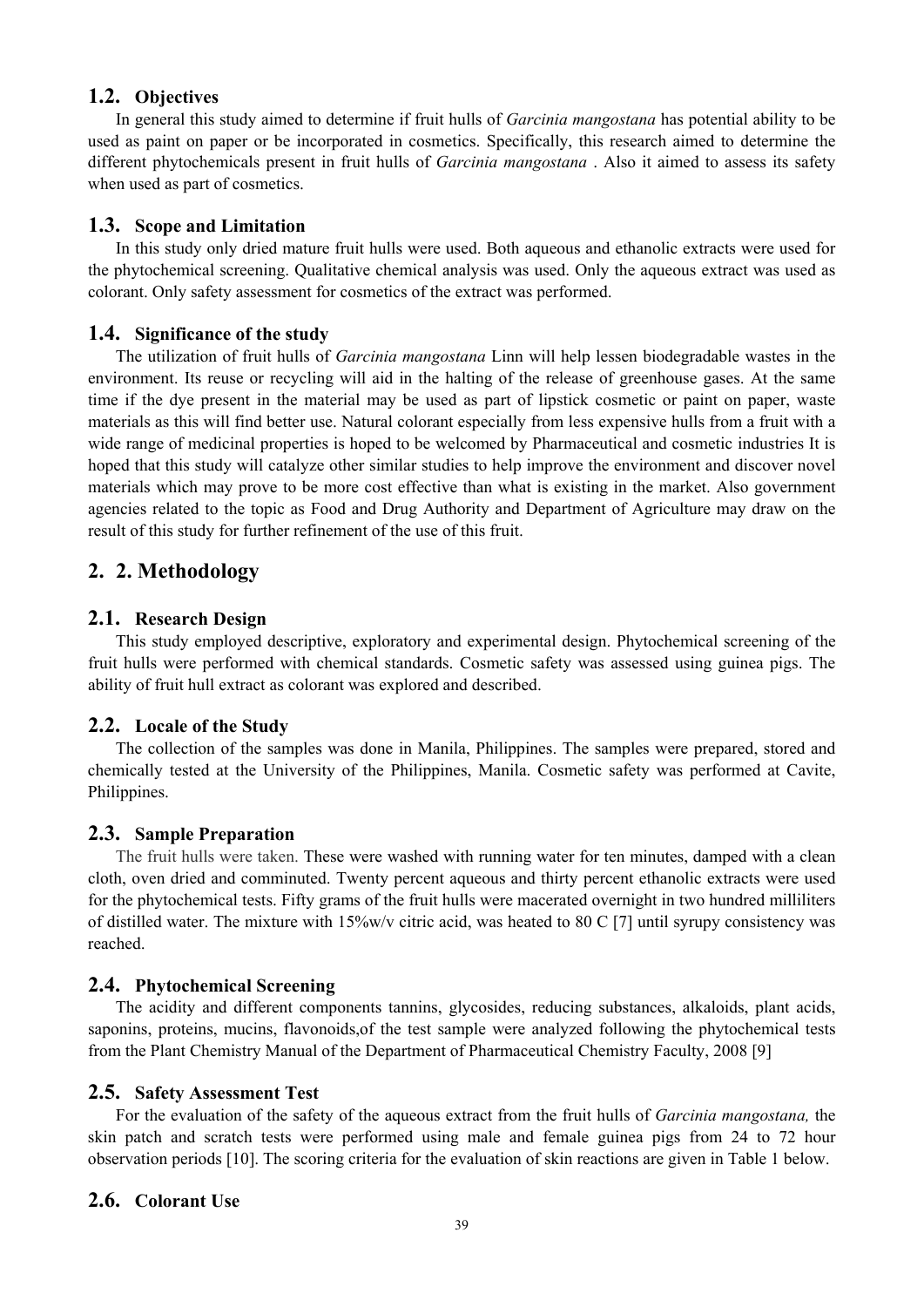The aqueous extract resulting from the sample preparation was divided into two parts. The first half of the residue was taken up by enough distilled water and was used for doodling on paper. The other half was taken up by about 5 grams of petroleum jelly and mixed for homogeneity.

| <b>Erythema and Eschar Formation</b>                                             | <b>Scores</b> |
|----------------------------------------------------------------------------------|---------------|
| No erythema                                                                      |               |
| Very slight erythema                                                             |               |
| Well defined erythema                                                            |               |
| Moderate erythema                                                                |               |
| Severe erythema                                                                  |               |
| Total Possible Erythema Score                                                    |               |
| <b>Edema Formation</b>                                                           | <b>Scores</b> |
| No edema                                                                         |               |
| Very slight edema (barely perceptible)                                           |               |
| Slight edema (edges of area well<br>defined)                                     |               |
| Slight edema (definite raising)                                                  |               |
| Moderate edema (raised approximately 1 mm)                                       |               |
| Severe edema (raised more than 1)<br>and extending beyond area of exposure<br>mm |               |
| Total Possible Edema Score                                                       |               |

Table 1: Evaluation Of Skin Reactions (Scoring Criteria) [10,11]

## **3. Results and Discussion**

The phytochemical screening performed on the fruit hull extracts of *Garcinia mangostana* showed that it is acidic with ph 5, tannins, carbohydrates, and glycosides were prominently present (Table 2). As such, it may further be explored for the production of pharmacologic preparations. It may be used as an antiinflammatory agent, used against diarrhea, ulceration and has antioxidant potentials [12]. Carbohydrates from the fruit hulls may serve as nutritional supplement especially with impending food security crisis. Glycosides have prominent therapeutic uses particularly for heart related ailments.

| Phytochemical screening results       | Garcinia mangostana L.                        |
|---------------------------------------|-----------------------------------------------|
| pH                                    | 5                                             |
| Tannins                               | Blue-black ppt                                |
| Glycosides                            | Bluish green fine ppt                         |
| Alkaloids                             |                                               |
| Mayer's                               | Cherry red solution                           |
| Valser's                              | Cherry red solution                           |
| Wagner's                              | Cherry red solution                           |
| Dragendorff's                         | Cherry red solution                           |
| Plant acids                           | Brownish black solution; no stable and dense  |
|                                       | froth                                         |
| Saponins                              | No froth; $\leq$ 1 cm temporary on standing   |
| Liebermann Burchard                   | Dark red solution with red ppt                |
| Salkowski                             | Bloody red to two layers (upper-black turbid, |
|                                       | lower-yellowish clear solution)               |
| Satd alcoholic solution of cholesteol | Amber solution                                |
| Flavonoids                            | Black solution with white gelatinous ppt      |
| Standard                              | Red coloration                                |
| 2N HCl in 1 propanol                  |                                               |

Table 2: Phytochemical screening results of Garcinia mangostana Linn (Fam Guttifera)

No erythema and edema were observed on the 24th and the 72nd hour on male and female guinea pigs. The primary irritation index then is zero (0). The standard for primary irritation index of tested samples have the following rates: 0-8, 9-29, 30-59, 60-80, above 81 mean same as control or non-irritant, mild, moderate,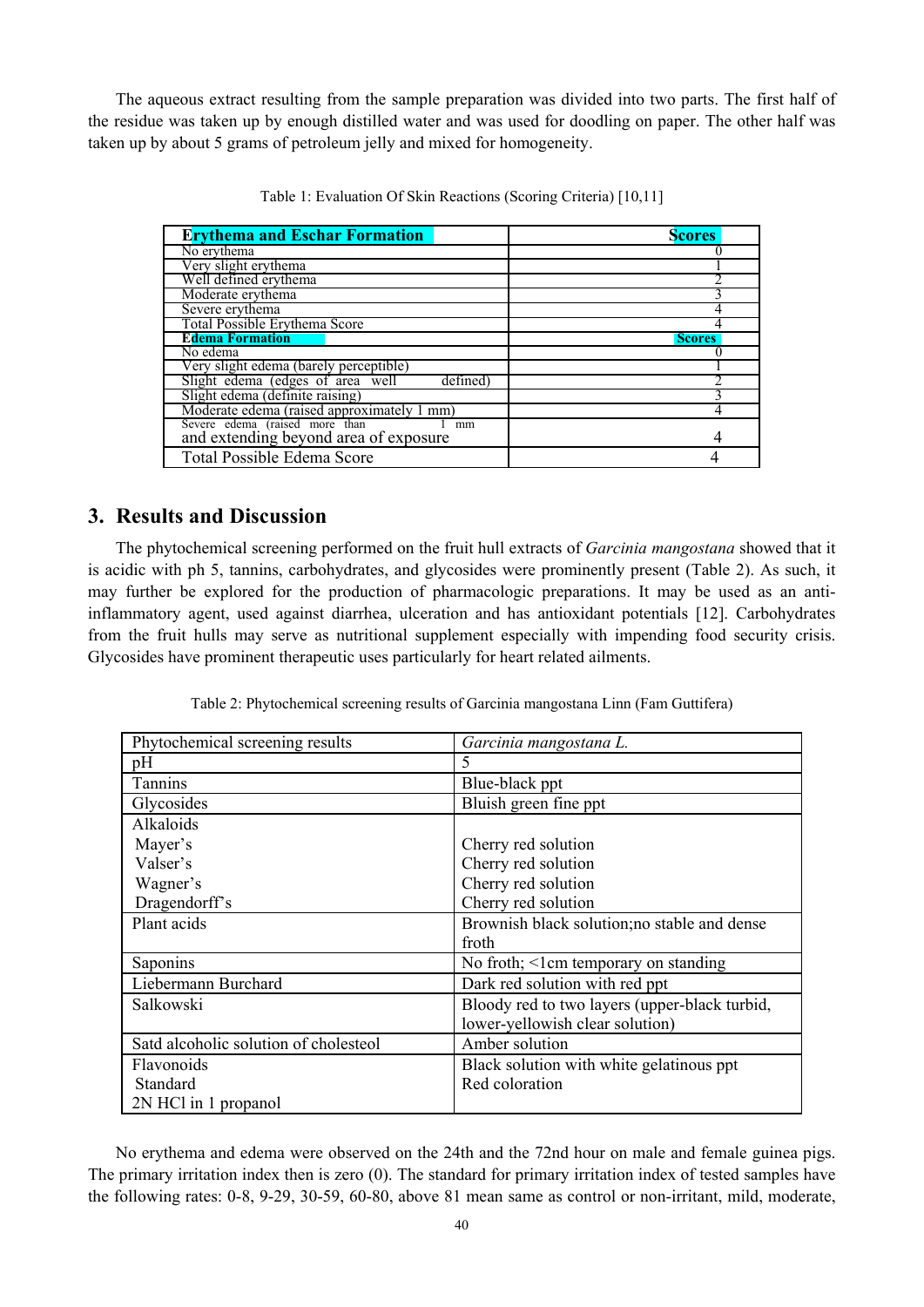strong and severe irritant, respectively [10]. The aqueous extract of the fruit hulls are then non-irritant and safe for cosmetic use.

The preliminary formulation for lip sheen using the colorant from *Garcinia mangostana* showed promise since the color is subdued and stayed around five hours on lips( Figure 1). With the plants' numerous known medicinal benefits, its use in cosmetics may prove more beneficial than other similar preparations. It also showed promise as paint on paper (Figure 2 and 3) The color however faded from reddish to golden brown after three weeks of paint display.



Fig. 1: Preliminary Formulation of lip sheen

Fig. 2: Doodle 1 using the extract Fig. 3: Doodle 2 using the extract

## **4. Conclusions and Recommendations**

The results of the study showed that fruit hulls from *Garcinia mangostana* Linn contain tannins, carbohydrates and glycosides. It is acidic in nature. It was proven to be safe when used as part of cosmetic lip sheen as the results of the safety assessment test gave zero rating for both erythema and edema formation. It showed promise as colorant for lip sheen and as paint on paper.

It is recommended that different lip cosmetic formulations be prepared including lipstick, lip balm as well as lip gloss. Other preparations containing the extract like blush on and eye shadow must also be explored. Although its safety on skin had been determined, in-depth toxicologic profiling and stability tests must also be performed to ascertain its safety and shelf life, respectively. Refinement of the colorant for paper paint and studies on maintenance of its color integrity must be studied.

## **5. References**

- [1] SF Yeap.Chemical Constituents And Biological Activities Of Garcinia Mangostana L. And Piper Betle. *Universiti Putra Malaysia Digital Repository,* 2009.
- [2] HM Burkill. *The useful plants of West Tropical Africa*. Edition 2. Vol. 2. Families E-I. Royal Botanic Gardens Kew. 1994.
- [3] DMA Jayaweera. *Medicinal Plants used in Ceylon* Part 3. National Science Council of Sri Lanka. Colombo 1981.
- [4] E Quisumbing. *Medicinal Plants of the Philippines*. Katha Publishing Company. JMC PRESS, Quezon City, Philippines. 1978.
- [5] Morton, J. Mangosteen*. In: Fruits of warm climates*.Miami, FL. 1987, pp 301-304
- [6] AC Dweck. A review of Mangosteen *Garcinia mangostana* Linn. www.dweckdata.com /.../Garcinia\_mangostana.
- [7] M Chairat, JB Bremner, K. Chantrapromma. Dyeing of cotton and silk yarn with the extracted dye from the fruit hulls of mangosteen, *Garcinia mangostana* Linn. *Fibers and Polymers* 2007*,*8 (6):13-619.
- [8] Asean Definition of Cosmetics and Illustrative List by Category of Cosmetic Products.www.asean**cosmetics**.org /docdocs/technical.pdf
- [9] Department of Pharmaceutical Chemistry Faculty. Laboratory Manual in Plant Chemistry. UP Manila, 2008
- [10]Shiram Institute for Industrial Research 2007 Skin Sensitization Study on Guinea Pigs with Bt Cottonseeds. Department of Toxicology: Shiram Institute of Research Available at http://www.cicr.org.in/Biosafety/SENSI.pdf